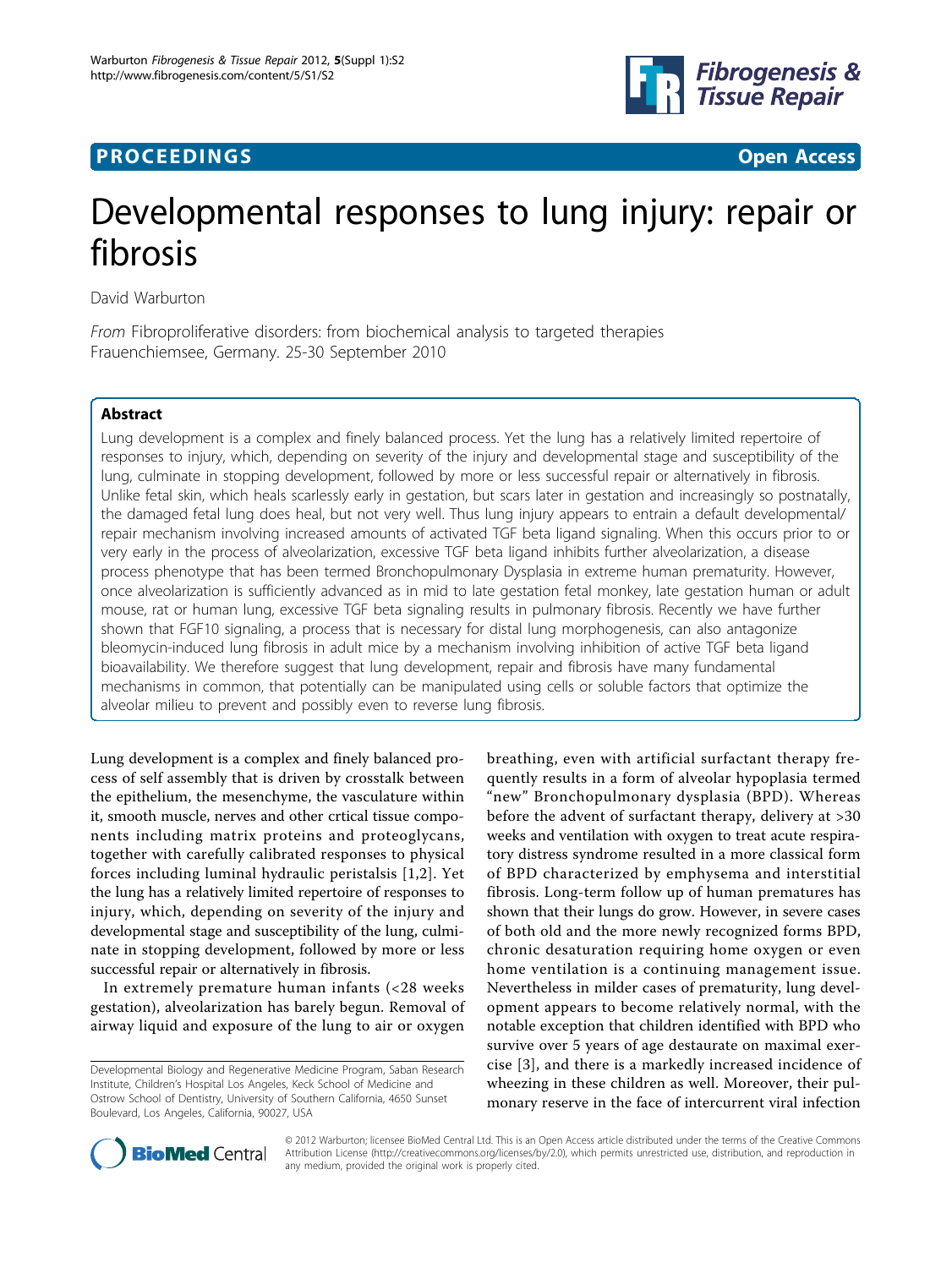is clearly limited. Thus, unlike the fetal skin, which heals scarlessly early in gestation, but scars later in gestation, and increasingly so postnatally, the damaged human fetal lung does appear to heal, but not necessarily do so very well. In fact a few of the early, larger premature babies who survived Wilson-Mikity syndrome, a BPD-like lung disease, are now showing up at 30 years plus follow up with severe early onset emphysema/COPD like pictures on chest radiography. Of course some of them may be mutant for one of the rare alleles that cause surfactant protein deficiency or misfolding, which themselves result in chronic alveolar epithelial endoplasmic reticulum stress syndromes [[4](#page-2-0)].

Postnatally the lung continues to grow, adding alveolar complexity to achieve the final ventilation-perfusion surface area of a tennis court by young adulthood. However, past middle age, FEV1 falls inexorably by 2-3% per year so that by 120 years of age even super athletes will have COPD/senile emphysema-like restrictive lung disease [[5,6](#page-2-0)].

The impact of lung injury on lung function has been studied quite extensively in animals. In mice and rats, in which alveoalrization occurs postnatally, exposure to hyperoxia or to advector expressing active TGFbeta1 ligand results in a similar BPD-like picture of alveolar hypolplasia [[7\]](#page-2-0). Interestingly though, in fetal monkeys wherein alveolarization is already well advanced in utero, injection of advector expressing active TGFbeta1 ligand results in aggressive fibrosis that extends through the lung, probably via the interstitial reticulum, as far as the visceral pleura, wherein it causes extensive pleural thickening [\[8](#page-2-0)]. This phenotype is very similar to the aggressive interstitial fibrosis caused by injection or inhalation of advector expressing active TGFbeta1 ligand in adult rats [\[9](#page-2-0)]. However severe pleural thickening is not common in human BPD.

We as well as others others have shown previously that TGF beta signaling plays a key physiological role in lung development as well as alveolar epithelial repair [\[10\]](#page-2-0). Therefore lung injury appears to entrain a default repair mechanism involving increased amounts of activated TGF beta ligand signaling. When this occurs prior to or very early in the process of alveolarization, excessive TGF beta signaling inhibits further alveolarization, a disease process phenotype strikingly similar to the one that has been termed Bronchopulmonary Dysplasia in extreme human prematurity. However, once alveolarization is sufficiently advanced as in fetal monkey, or in late gestation human or adult mouse, rat or human lung, excessive TGF beta signaling results in pulmonary fibrosis. This, insight led us to coin the "Goldilocks" hypothesis: that TGF beta signaling has to be "just right" for lung development to function correctly prenatally as well as postnatally.

Interestingly, TGF beta1 ligand signaling also has an important role in suppressing excessive tissue inflammation, as demonstrated in the TGFbeta1 null mouse, which dies of pneumonia or excessive inflammation of other organs. Somewhat similarly null mutation of Smad3 a key downstream signal transduction element in the canonical TGF beta pathway impairs alveolarization, giving rise to a primary hypo-alveolar phenotype, together with subsequent activation of MMP9, which leads to an early onset destructive emphysema phenotype [\[11,12\]](#page-2-0). These forms of emphysema are exacerbated by exposure of young mutant mice to sidestream tobacco smoke. Other mutations in TGF beta binding protein genes such as LTBP4, endoglyn or fibrillin result in lung epithelial or vascular malformations.

Probably because they contain intact genomes and are therefore smart, stem cell based therapies are beginning to show promise as methods to ameliorate lung injury and possibly fibrosis. However, the danger that the abnormal fibrotic tissue milieu may induce them to express collagen and other pro-fibrotic proteins remains at least a theoretical concern. Nevertheless stem cells derived from discarded fetal materials may have some theoretical advantages. We have enjoyed some preliminary success using human amniotic fluid derived stem and progenitor cells to ameliorate the tissue milieu in various injury models, including the lung and the kidney [[13\]](#page-2-0).

Gremlin is an intracellular as well as extracellular BMP inhibitor ligand binding protein that inhibits the function of BMP4 in the developing lung [[14](#page-2-0)]. Interestingly, Gremlin is over-expressed in cases of adult idiopathic pulmonary fibrosis (IPF) [[15](#page-2-0)], its level of expression can differentiate among severities of IPF and it does indeed antagonize BMP signaling and thus potentiates pulmonary fibrosis [\[16,17\]](#page-2-0).

We have also recently shown that FGF10 signaling, a process that is necessary for distal lung morphogenesis, can also antagonize bleomycin-induced lung fibrosis in adult mice, by a mechanism involving inhibition of active TGF beta ligand bioavailability and hence less tissue inflammation [[18\]](#page-2-0). This suggests that modification of the alveolar milieu may also be possible, using soluble developmental factors that could ameliorate or reverse TGFbeta mediated fibrosis.

#### Acknowledgements

This article has been published as part of Fibrogenesis & Tissue Repair Volume 5 Supplement 1, 2012: Proceedings of Fibroproliferative disorders: from biochemical analysis to targeted therapies. The full contents of the supplement are available online at [http://www.fibrogenesis.com/](http://www.fibrogenesis.com/supplements/5/S1.) [supplements/5/S1.](http://www.fibrogenesis.com/supplements/5/S1.)

#### Competing interests

TBC